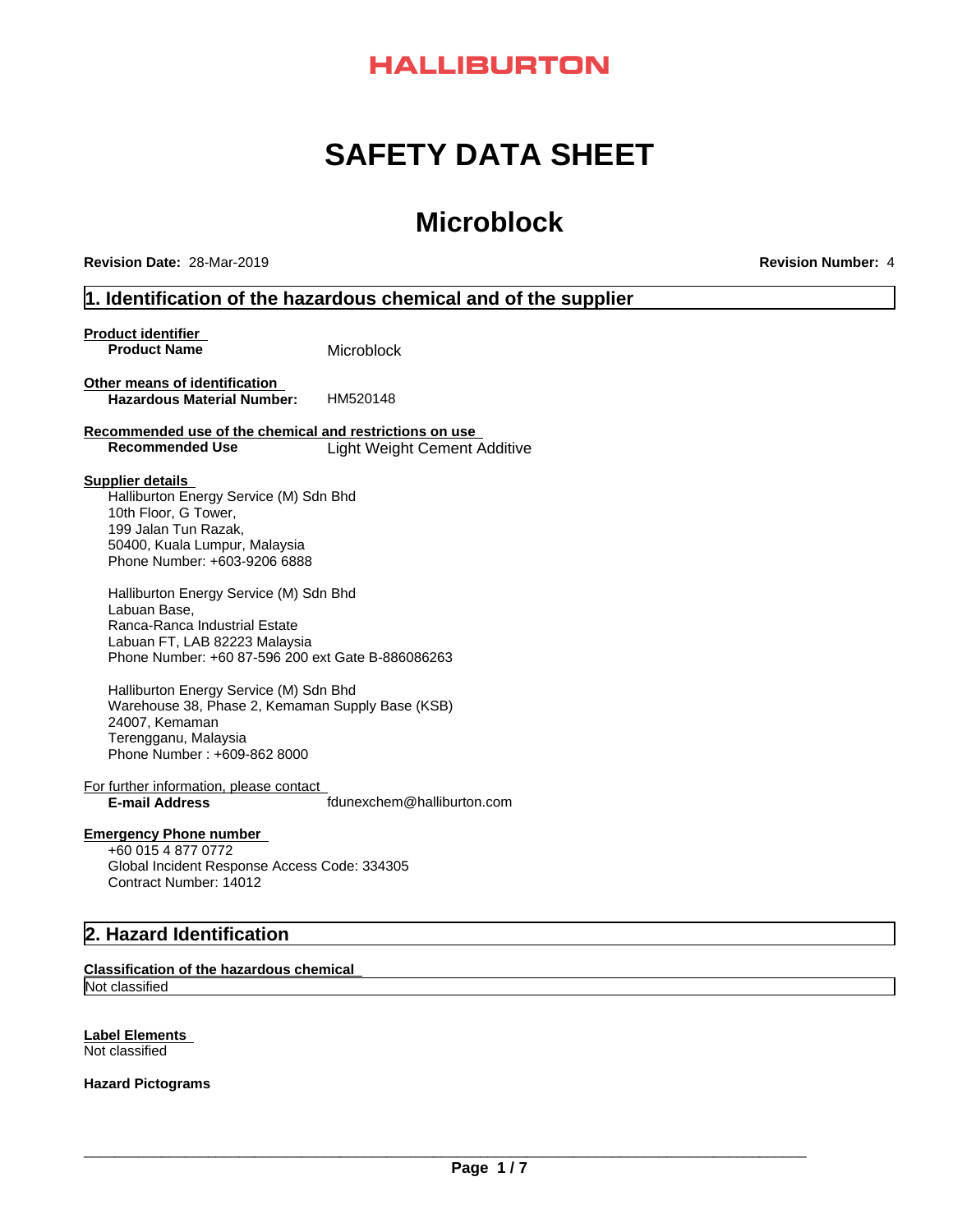| <b>Signal Word:</b>                                                                                                                                     | <b>None</b>                         |                         |
|---------------------------------------------------------------------------------------------------------------------------------------------------------|-------------------------------------|-------------------------|
| <b>Hazard Statements</b>                                                                                                                                | Not Classified                      |                         |
| <b>Precautionary Statements</b>                                                                                                                         |                                     |                         |
| <b>Prevention</b><br><b>Response</b><br><b>Storage</b><br><b>Disposal</b>                                                                               | None<br><b>None</b><br>None<br>None |                         |
| <b>Contains</b><br><b>Substances</b><br>Contains no hazardous substances in concentrations above<br>cut-off values according to the competent authority |                                     | <b>CAS Number</b><br>NА |

#### **Other hazards which do not result in classification**

This mixture contains no substance considered to be persistent, bioaccumulating nor toxic (PBT). This mixture contains no substance considered to be very persistent nor very bioaccumulating (vPvB).

# **3. Composition and information on ingredients of the hazardous chemical**

| <b>Substances</b>                    | <b>CAS Number</b> | PERCENT (w/w) | <b>IGHS Classification - Malaysia</b> |
|--------------------------------------|-------------------|---------------|---------------------------------------|
| Contains no hazardous substances in  | <b>NA</b>         | - 60%         | Not applicable                        |
| concentrations above cut-off values  |                   |               |                                       |
| according to the competent authority |                   |               |                                       |

# **4. First aid measures**

**Description of first aid measures Inhalation** If inhaled, remove from area to fresh air. Get medical attention if respiratory irritation develops or if breathing becomes difficult. **Eyes** In case of contact, immediately flush eyes with plenty of water for at least 15 minutes and get medical attention if irritation persists. **Skin** Sales **Skin** Under normal conditions, first aid procedures are not required. **Ingestion** Under normal conditions, first aid procedures are not required.

**Most important symptoms and effects, both acute and delayed**

No significant hazards expected.

**Indication of any immediate medical attention and special treatment needed Notes to Physician** Treat symptomatically

# **5. Fire-fighting measures**

**Suitable extinguishing media Suitable Extinguishing Media** All standard fire fighting media **Extinguishing media which must not be used for safety reasons** None known.

**Physicochemical hazards arising from the chemical Special exposure hazards in a fire** Not applicable

**Special protective equipment and precautions for fire fighters**

**Special protective equipment for firefighters**

Full protective clothing and approved self-contained breathing apparatus required for fire fighting personnel.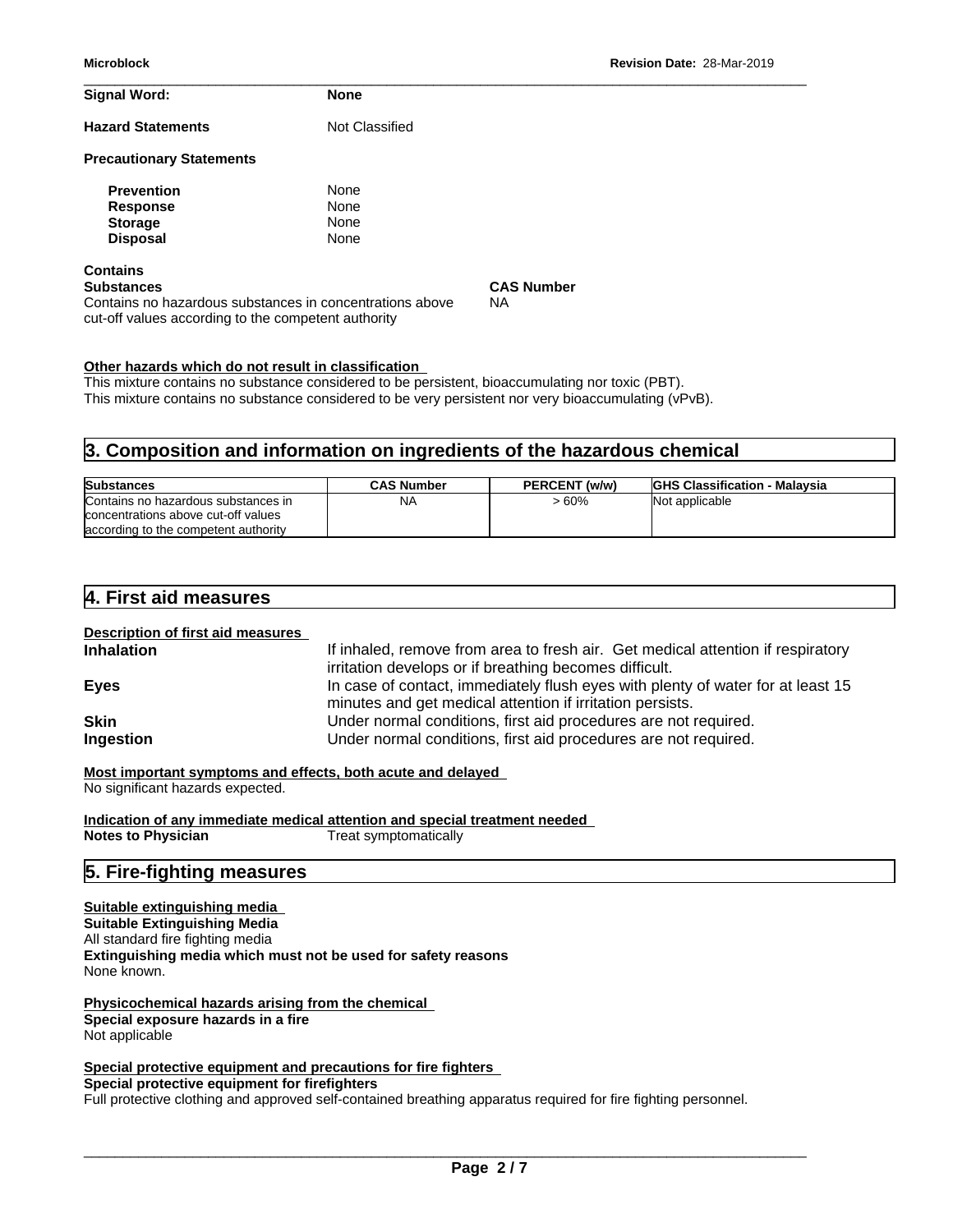# **6. Accidental release measures**

#### **Personal precautions, protective equipment and emergency procedures**

Use appropriate protective equipment. Avoid contact with skin, eyes and clothing. Avoid breathing vapors. Ensure adequate ventilation.

See Section 8 for additional information

#### **Environmental precautions**

Prevent from entering sewers, waterways, or low areas.

#### **Methods and material for containment and cleaning up**

Isolate spill and stop leak where safe. Contain spill with sand or other inert materials. Scoop up and remove.

# **7. Handling and storage**

#### **Precautions for safe handling**

Avoid contact with eyes, skin, or clothing. This product contains quartz, cristobalite, and/or tridymite which may become airborne without a visible cloud if this product becomes dry. Avoid breathing or creating dust. Use only with adequate ventilation to keep exposures below recommended exposure limits. Wear a NIOSH certified, European Standard EN 149, or equivalent respirator when using dried product.

## **Hygiene Measures**

Handle in accordance with good industrial hygiene and safety practice.

#### **Conditions for safe storage, including any incompatibilities**

Store in a cool, dry location. Store in a well ventilated area. Store at temperature above 32 F (0 C). Do not freeze. Use good housekeeping in storage and work areas to prevent accumulation of dust. Close container when not in use.

# **8. Exposure controls and personal protection**

#### **Control parameters Exposure Limits**

| LANUSULE LIIIIILS                                                                                                  |                   |                     |                      |
|--------------------------------------------------------------------------------------------------------------------|-------------------|---------------------|----------------------|
| <b>Substances</b>                                                                                                  | <b>CAS Number</b> | <b>Malaysia OEL</b> | <b>ACGIH TLV-TWA</b> |
| Contains no hazardous substances in<br>concentrations above cut-off values according to<br>the competent authority | 'NΑ               | Not applicable      | Not applicable       |

#### **Appropriate engineering controls**

**Engineering Controls** Use in a well ventilated area.

#### **Individual protection measures, such as personal protective equipment**

| If engineering controls and work practices cannot prevent excessive exposures, the<br>selection and proper use of personal protective equipment should be determined by an<br>industrial hygienist or other qualified professional based on the specific application of this<br>product. |
|------------------------------------------------------------------------------------------------------------------------------------------------------------------------------------------------------------------------------------------------------------------------------------------|
| Not normally necessary.                                                                                                                                                                                                                                                                  |
| Normal work gloves.                                                                                                                                                                                                                                                                      |
| Normal work coveralls.                                                                                                                                                                                                                                                                   |
| Wear safety glasses or goggles to protect against exposure.                                                                                                                                                                                                                              |
| None known.                                                                                                                                                                                                                                                                              |
| Do not allow material to contaminate ground water system                                                                                                                                                                                                                                 |
|                                                                                                                                                                                                                                                                                          |

# **9. Physical and chemical properties**

#### **Information on basic physical and chemical properties**

| Physical State: | Liquid          | Color | Grav                                            |
|-----------------|-----------------|-------|-------------------------------------------------|
| Odor:           | <b>Odorless</b> |       | <b>Odor Threshold:</b> No information available |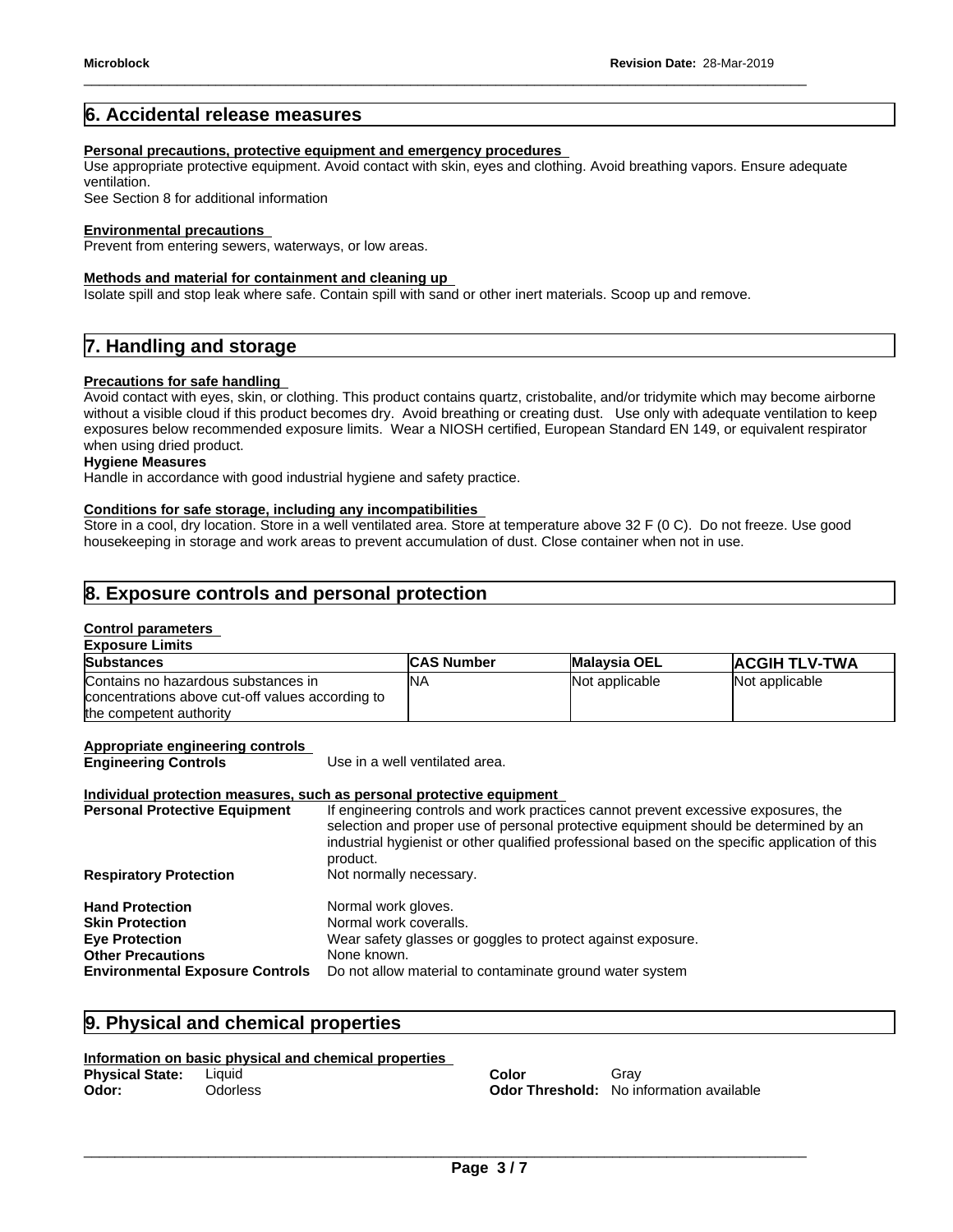| <b>Microblock</b>                      | Revision Date: 28-Mar-2019 |
|----------------------------------------|----------------------------|
| <b>Property</b>                        | Values                     |
| Remarks/ - Method                      |                            |
| pH:                                    | 6                          |
| <b>Freezing Point / Range</b>          | °C<br>$\Omega$             |
| <b>Melting Point / Range</b>           | No data available          |
| <b>Pour Point / Range</b>              | No data available          |
| <b>Boiling Point / Range</b>           | No data available          |
| <b>Flash Point</b>                     | No data available          |
| <b>Evaporation rate</b>                | No data available          |
| <b>Vapor Pressure</b>                  | No data available          |
| <b>Vapor Density</b>                   | No data available          |
| <b>Specific Gravity</b>                | 1.4                        |
| <b>Water Solubility</b>                | Miscible with water        |
| Solubility in other solvents           | No data available          |
| Partition coefficient: n-octanol/water | No data available          |
| <b>Autoignition Temperature</b>        | No data available          |
| <b>Decomposition Temperature</b>       | No data available          |
| Viscosity                              | No data available          |
| <b>Explosive Properties</b>            | No information available   |
| <b>Oxidizing Properties</b>            | No information available   |
| Othar information                      |                            |

**Other information VOC Content (%)** No data available

# **10. Stability and reactivity**

#### **Reactivity** Not expected to be reactive.

#### **Chemical stability Stable**

**Possibility of hazardous reactions** Will Not Occur

# **Conditions to avoid**

Freezing conditions.

#### **Incompatible materials** Hydrofluoric acid.

**Hazardous decomposition products**

Amorphous silica may transform at elevated temperatures to tridymite (870 C) or cristobalite (1470 C).

# **11. Toxicological information**

#### **Information on possible routes of exposure Principle Route of Exposure** Eye or skin contact, inhalation.

## **Symptoms related to exposure Most Important Symptoms/Effects**

No significant hazards expected.

**Numerical measures of toxicity**

# **Toxicology data for the components**

| Substances            | <b>CAS Number</b> | LD50 Oral         | LD50 Dermal       | <b>LC50 Inhalation</b> |
|-----------------------|-------------------|-------------------|-------------------|------------------------|
| Contains no hazardous | <b>NA</b>         | No data available | No data available | No data available      |
| substances in         |                   |                   |                   |                        |
| concentrations above  |                   |                   |                   |                        |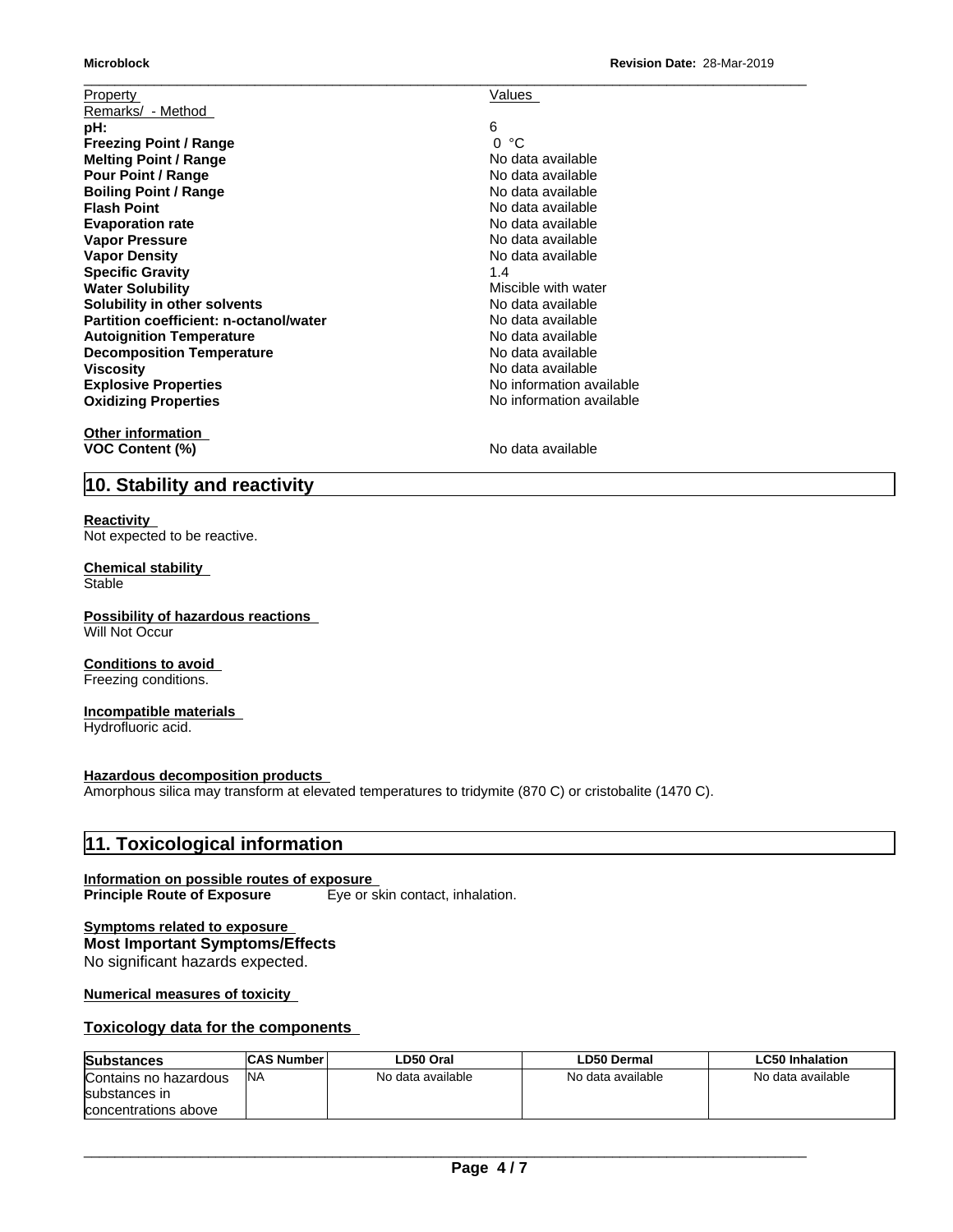| Microblock                                                | <b>Revision Date: 28-Mar-2019</b> |  |  |
|-----------------------------------------------------------|-----------------------------------|--|--|
| cut-off values according<br>to the competent<br>authority |                                   |  |  |

| Immediate, delayed and chronic health effects from exposure |                                         |
|-------------------------------------------------------------|-----------------------------------------|
| <b>Inhalation</b>                                           | None known.                             |
| <b>Eve Contact</b>                                          | May cause mechanical irritation to eye. |
| <b>Skin Contact</b>                                         | None known.                             |
| Ingestion                                                   | None known.                             |

**Chronic Effects/Carcinogenicity** No data available to indicate product or components present at greater than 0.1% are chronic health hazards.

# **Exposure Levels**

No data available

#### **Interactive effects**

Individuals with respiratory disease, including but not limited to asthma and bronchitis, or subject to eye irritation, should not be exposed to quartz dust.

## **Data limitations**

No data available

# **12. Ecological information**

# **Ecotoxicity**

| 12.1. Toxicity |  |
|----------------|--|
|                |  |
|                |  |
|                |  |

| <b>Substances</b>     | <b>CAS Number</b> | <b>Toxicity to Algae</b> | <b>Toxicity to Fish</b>                               | <b>Toxicity to</b> | <b>Toxicity to Invertebrates</b>                    |
|-----------------------|-------------------|--------------------------|-------------------------------------------------------|--------------------|-----------------------------------------------------|
|                       |                   |                          |                                                       | Microorganisms     |                                                     |
| Contains no           | INA               |                          | No information available I No information available I |                    | No information available I No information available |
| hazardous substances  |                   |                          |                                                       |                    |                                                     |
| lin concentrations    |                   |                          |                                                       |                    |                                                     |
| labove cut-off values |                   |                          |                                                       |                    |                                                     |
| according to the      |                   |                          |                                                       |                    |                                                     |
| competent authority   |                   |                          |                                                       |                    |                                                     |

## **Persistence and degradability**

| <b>Substances</b>                                | <b>CAS Number</b> | <b>Persistence and Degradability</b> |
|--------------------------------------------------|-------------------|--------------------------------------|
| Contains no hazardous substances in              | <b>NA</b>         | No information available             |
| concentrations above cut-off values according to |                   |                                      |
| the competent authority                          |                   |                                      |

# **Bioaccumulative potential**

| <b>Substances</b>                                | <b>ICAS Number</b> | <b>Bioaccumulation</b>   |
|--------------------------------------------------|--------------------|--------------------------|
| Contains no hazardous substances in              | <b>NA</b>          | No information available |
| concentrations above cut-off values according to |                    |                          |
| the competent authority                          |                    |                          |

#### **Mobility in soil**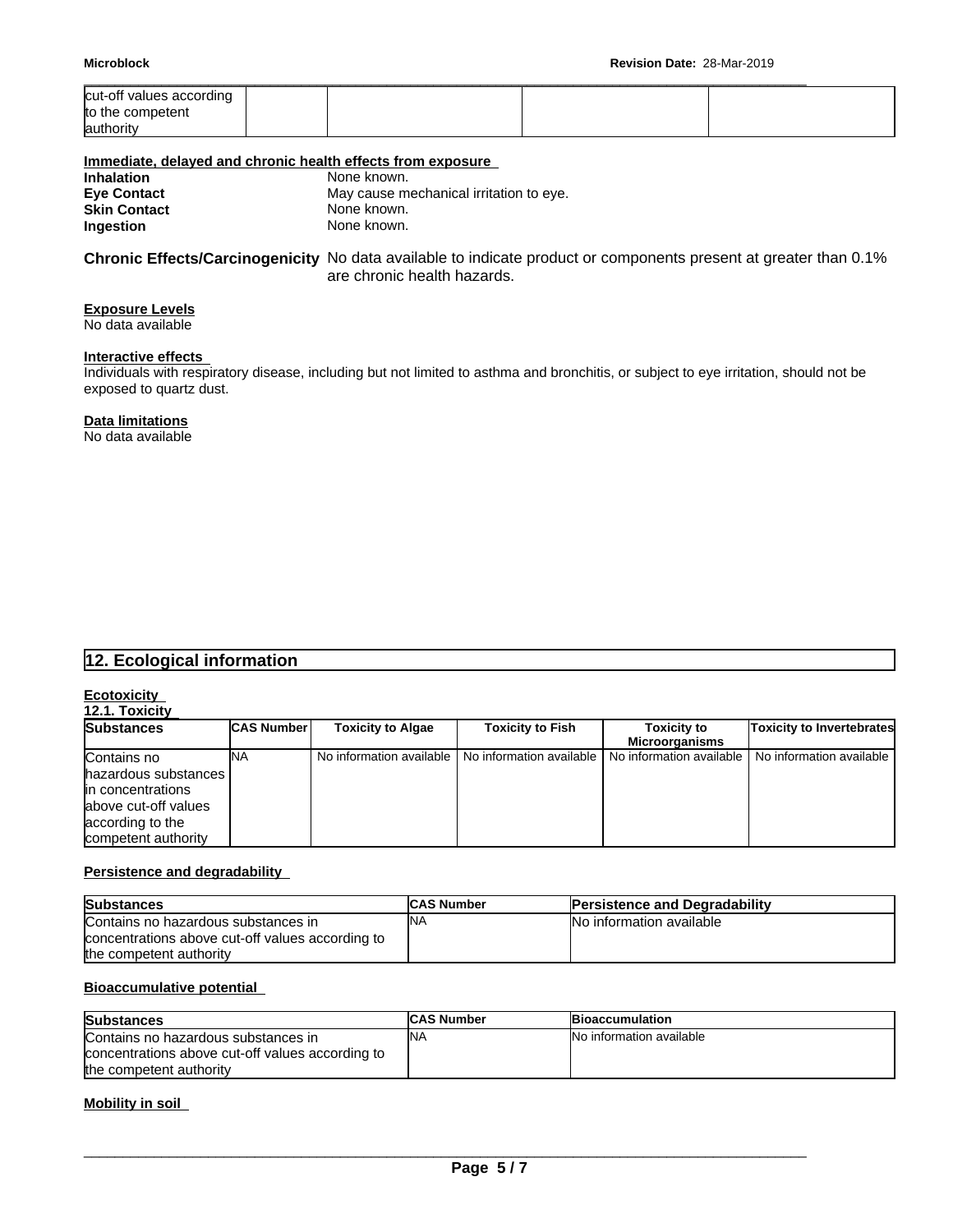| <b>Substances</b>                                          | <b>CAS Number</b> | <b>Mobility</b>          |
|------------------------------------------------------------|-------------------|--------------------------|
| Contains no hazardous substances in concentrations         | <b>INA</b>        | No information available |
| labove cut-off values according to the competent authority |                   |                          |

#### **Other adverse effects**

**Endocrine Disruptor Information**

This product does not contain any known or suspected endocrine disruptors

| 13. Disposal considerations   |                                                                                                                                                                      |  |  |
|-------------------------------|----------------------------------------------------------------------------------------------------------------------------------------------------------------------|--|--|
| <b>Disposal methods</b>       |                                                                                                                                                                      |  |  |
| <b>Disposal methods</b>       | Disposal should be made in accordance with federal, state, and local regulations. Bury in a<br>licensed landfill according to federal, state, and local regulations. |  |  |
| <b>Contaminated Packaging</b> | Follow all applicable national or local regulations.                                                                                                                 |  |  |

# **14. Transportation information**

| <b>Transportation Information</b>  |                |
|------------------------------------|----------------|
| <b>UN Number</b>                   | Not restricted |
| UN proper shipping name:           | Not restricted |
| <b>Transport Hazard Class(es):</b> | Not applicable |
| <b>Packing Group:</b>              | Not applicable |
| <b>Environmental Hazards:</b>      | Not applicable |

**Transport in bulk according to Annex II of MARPOL 73/78 and the IBC Code** Not applicable

**Special precautions for user** None

**HazChem Code**  None Allocated

# **15. Regulatory information**

| <b>International Agreements</b>                              |  |
|--------------------------------------------------------------|--|
| <b>Montreal Protocol - Ozone Depleting Substances:</b>       |  |
| <b>Stockholm Convention - Persistent Organic Pollutants:</b> |  |
| <b>Rotterdam Convention - Prior Informed Consent:</b>        |  |
| <b>Basel Convention - Hazardous Waste:</b>                   |  |
|                                                              |  |

#### **Safety, health, and environmental regulations specific for the hazardous chemcial Malaysia Occupation Safety and Health - Prohibition of Use Substances:** Does not apply **Malaysia Substances Requiring Medical Surveillance:** One or more components listed. **Malaysia Environmentally Hazardous Substances (EHS):** One or more components listed.

**Does not apply. Does not apply Does not apply. Does not apply.** 

# **16. Other information**

**Revision Date:** 28-Mar-2019 **Revision Note** Update to Format

**Key literature references and sources for data** www.ChemADVISOR.com/ NZ CCID

**Key or legend to abbreviations and acronyms used in the safety data sheet** bw–bodyweight